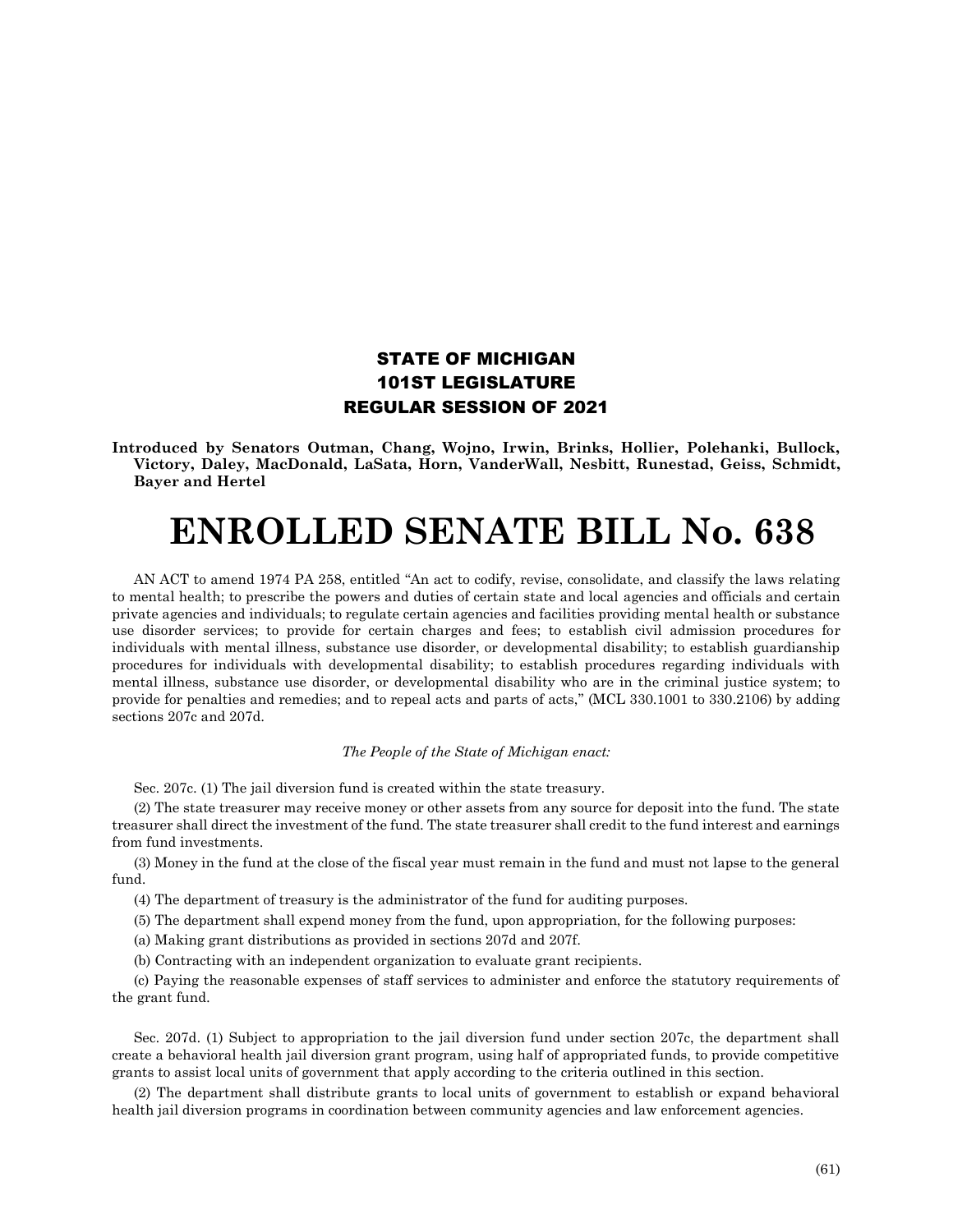(3) The department must give priority to local units of government in counties without an urbanized area of at least 50,000 people and to programs that adhere to best practices as identified by the council.

(4) Grant applications may be made by any applicable local unit of government and must be distributed to local units of government using a prospective payment methodology.

(5) Each local unit of government receiving a grant under this section must provide to the department a copy of a memorandum of understanding between the involved community agencies and law enforcement agencies that delineates how the agencies will be coordinated.

(6) The department must create an application process with selection criteria for grants under subsection (3) and a grant dispersal process under subsection (4). The department must post the application process, selection criteria, and grant dispersal process on the department's website.

(7) The department must seek federal authority as outlined under section 9813 of the American rescue plan act of 2021, Public Law 117-2, to utilize enhanced federal Medicaid matching funds for the operation of eligible programs receiving grants under this section as long as that funding is available.

(8) Each year, a local unit of government that receives a grant under this section must cooperate with an organization, selected by the department, to describe and evaluate the activities and results of the local unit of government related to grant dollars disbursed under this section. The department may utilize a portion of funding appropriated to the jail diversion fund to contract with an independent organization to fulfill this requirement.

(9) The department or evaluating organization must determine the specific metrics required in the report and notify the local units of government at the time of the first grant disbursement.

(10) Not later than September 30, 2023 and annually after that, the department must compile and submit an annual report to the senate and house appropriations subcommittees on the department budget, the senate and house fiscal agencies, the senate and house policy offices, and the state budget office, and publish a copy of the report on its internet website. The report must contain all of the following for the immediately preceding fiscal year:

(a) The name of each local unit of government that received a grant and the total amount of the grant.

(b) Details about any subgrant disbursed by each local unit of government that received a grant under this section.

(c) An analysis of the activities undertaken by grant recipients as part of their project.

(d) An appropriate summary of metrics reported by grant recipients as required under subsection (8).

(11) The responsibilities of the department under this section include all of the following:

(a) Create the behavioral health jail diversion grant program, review grant applications, and distribute grants.

(b) Determine appropriate staffing and resource allocation for grant review, administration, and other duties.

(c) Coordinate with the council to determine appropriate staffing and resource allocation for grant review, administration, and other duties.

(d) Manage external evaluation and ensure that metrics are collected by grant recipients in order to determine program results and inform best practices.

(e) Provide technical assistance and coordination, and facilitate sharing of best practices among grant recipients.

(12) As used in this section:

(a) "Behavioral health disorder" means a mental illness or substance use disorder, whether or not the mental illness or substance use disorder has been formally diagnosed, a developmental disability, or an intellectual disability.

(b) "Behavioral health jail diversion program" means a program under which an individual with a behavioral health disorder who otherwise would have been arrested or processed through the traditional criminal justice system is instead rerouted away from the criminal justice system, pre-arrest or post-arrest and before jail incarceration or conviction.

(c) "Community agency" means a public or private agency or organization that provides services toward preventing, improving, or resolving health, mental health, social, or environmental problems that affect individuals, families, specific groups, or communities, including a community mental health agency.

(d) "Council" means the mental health diversion council established under the department or another council or body as determined appropriate by the department.

(e) "Local unit of government" means a city, village, township, or county or a delegate of a city, village, township, or county for the purpose of grant application and implementation.